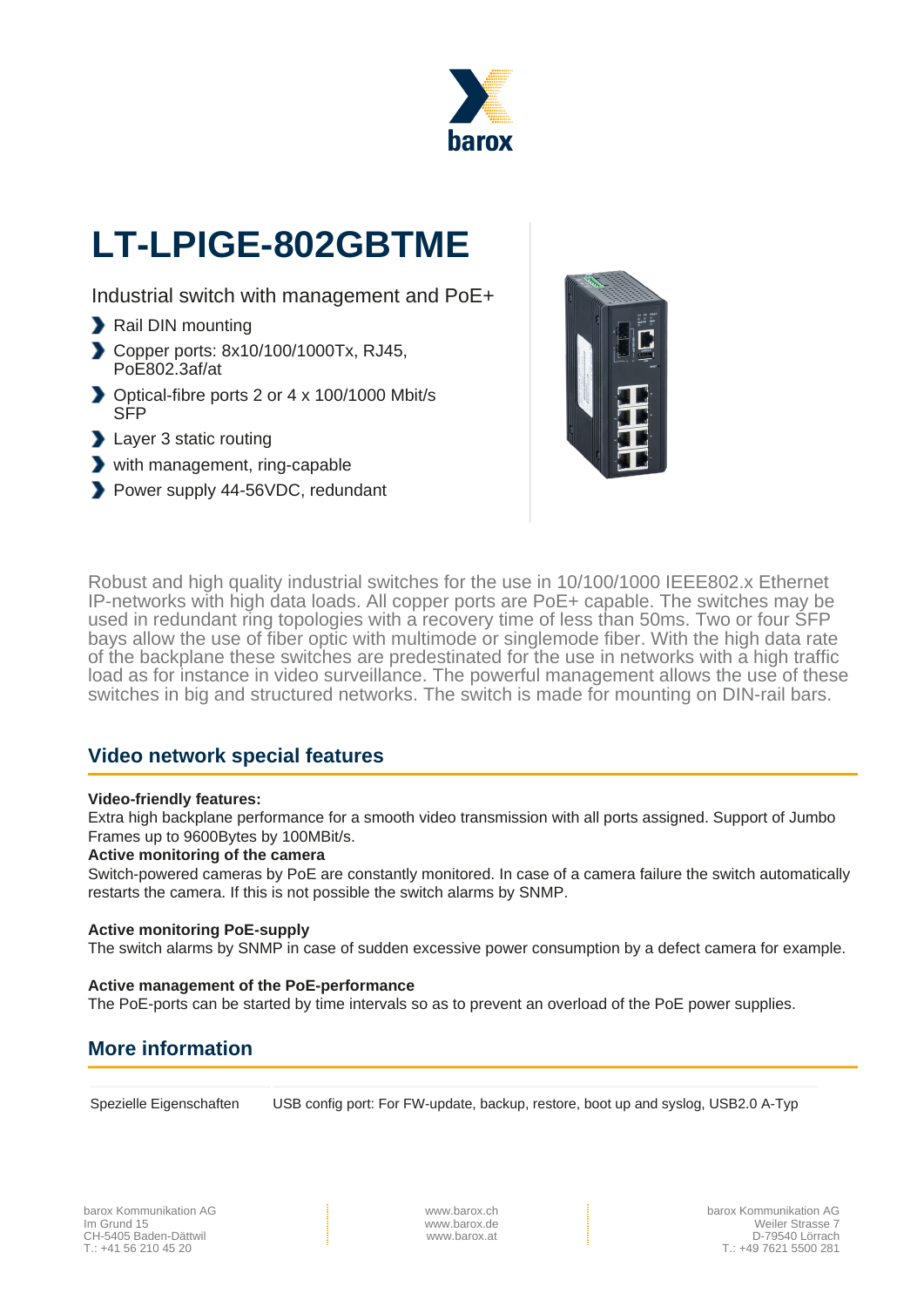

# **Technical data**

## **General properties**

| supply voltage        | 48-55 VDC, redundant power possible, screw clamp                                                                                  |
|-----------------------|-----------------------------------------------------------------------------------------------------------------------------------|
| power consumption     | Max. 15W (without PoE)                                                                                                            |
| operating temperature | $-40^{\circ}$ C to $+75^{\circ}$ C                                                                                                |
| dimensions            | 142x56x99mm (Height x Width x Lenght)                                                                                             |
| Testing standards     | EMV: IEC61000-4-2, 4-3, 4-4, 4-5, 4-8, IEC61000-6-2, 6-4 Free fall: IEC60068-2-32<br>Shock: IEC60068-2-27 Vibration: IEC60068-2-6 |

### **interfaces**

| copper ports        | 8 x 10/100/1000TX, PoE+ 802.3af/at                                                                                                                                           |
|---------------------|------------------------------------------------------------------------------------------------------------------------------------------------------------------------------|
| optical fibre ports | LT-PIGE-802-GBTME: 2 x 100/1000, SFP (Bei Kupfer-SFPs Typen AC-SFP-xxx<br>verwenden)<br>LT-PIGE-804-BGTME: 4 x 100/1000, SFP (Bei Kupfer-SFPs Typen AC-SFP-xxx<br>verwenden) |
|                     | We recommend the use of our barox SFPs. We do not test or guarantee the<br>compatibility of our devices with SFPs of other manufacturers.                                    |
| console port        | RS232, 115,2kBit/s, 8, N, 1, RJ45                                                                                                                                            |

## **network properties**

| backplane        | LT-PIGE-802-GBTME: 20 GBit/s                                                                                               |  |
|------------------|----------------------------------------------------------------------------------------------------------------------------|--|
|                  | LT-PIGE-804-BGTME: 24 GBit/s                                                                                               |  |
| MAC-table        | 8k                                                                                                                         |  |
| configuration    | Console, Webserver, Telnet, CLI, SNMP v1/v2/v3, TFTP, SSH, SSL, RMON, USB                                                  |  |
| PoE Management   |                                                                                                                            |  |
| port settings    | Per Port: Port disable/enable, Auto negotiation 10/100/1000, Full- & halfduplex, Flow<br>Control disable/enable, data rate |  |
| port status      | Per Port: Data rate, Duplex, Link, Flow Control, Auto Negotiation, Trunk                                                   |  |
| <b>VLAN</b>      | max, 64 VLAN ID & 802.10 VLAN & Port Based                                                                                 |  |
| link aggregation | 802.3ad LACP, static Trunk, 12 groups with 16 ports                                                                        |  |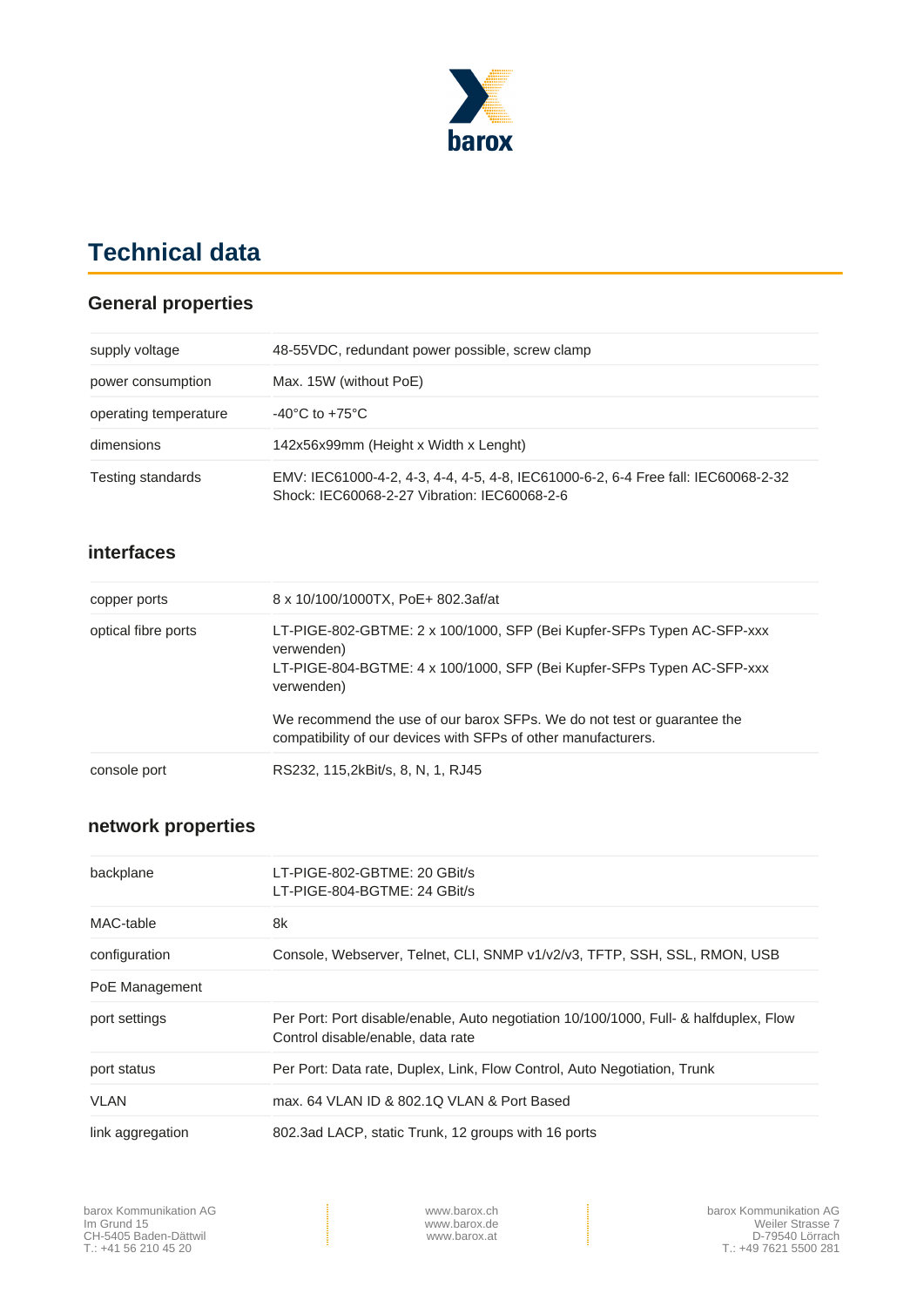

| QoS       | Class of Service IEEE 802.1p per port 4 priorities   |  |
|-----------|------------------------------------------------------|--|
| security  | FCC Class A, CE, UL                                  |  |
| multicast | IGMP v1, v2                                          |  |
| standards | 802.3, 10Base-T Ethernet                             |  |
|           | 802.3u, 100BaseTX und 100BaseFX Fast Ethernet        |  |
|           | 802.3ab, 1000Base-T                                  |  |
|           | 802.3z, 1000Base-X                                   |  |
|           | 802.3x, Flow Control und Back Pressure               |  |
|           | 802.1d, Spanning Tree                                |  |
|           | 802.1w, Rapid Spanning Tree                          |  |
|           | 802.1s, Multiple Spanning Tree                       |  |
|           | ITU-TG.8032 / Y.1344 Ethernet Ring Protection Switch |  |
|           | 802.3ad, Port Trunk mit LACP                         |  |
|           | 802.3af Power over Ethernet                          |  |
|           | 802.3at Power over Ethernet PoE+                     |  |
|           | 802.1p, Class of Service                             |  |
|           | 802.1q, VLAN Tag                                     |  |
|           | 802.1x, User Authentication (RADIUS)                 |  |
|           | 802.1ab LLDP                                         |  |